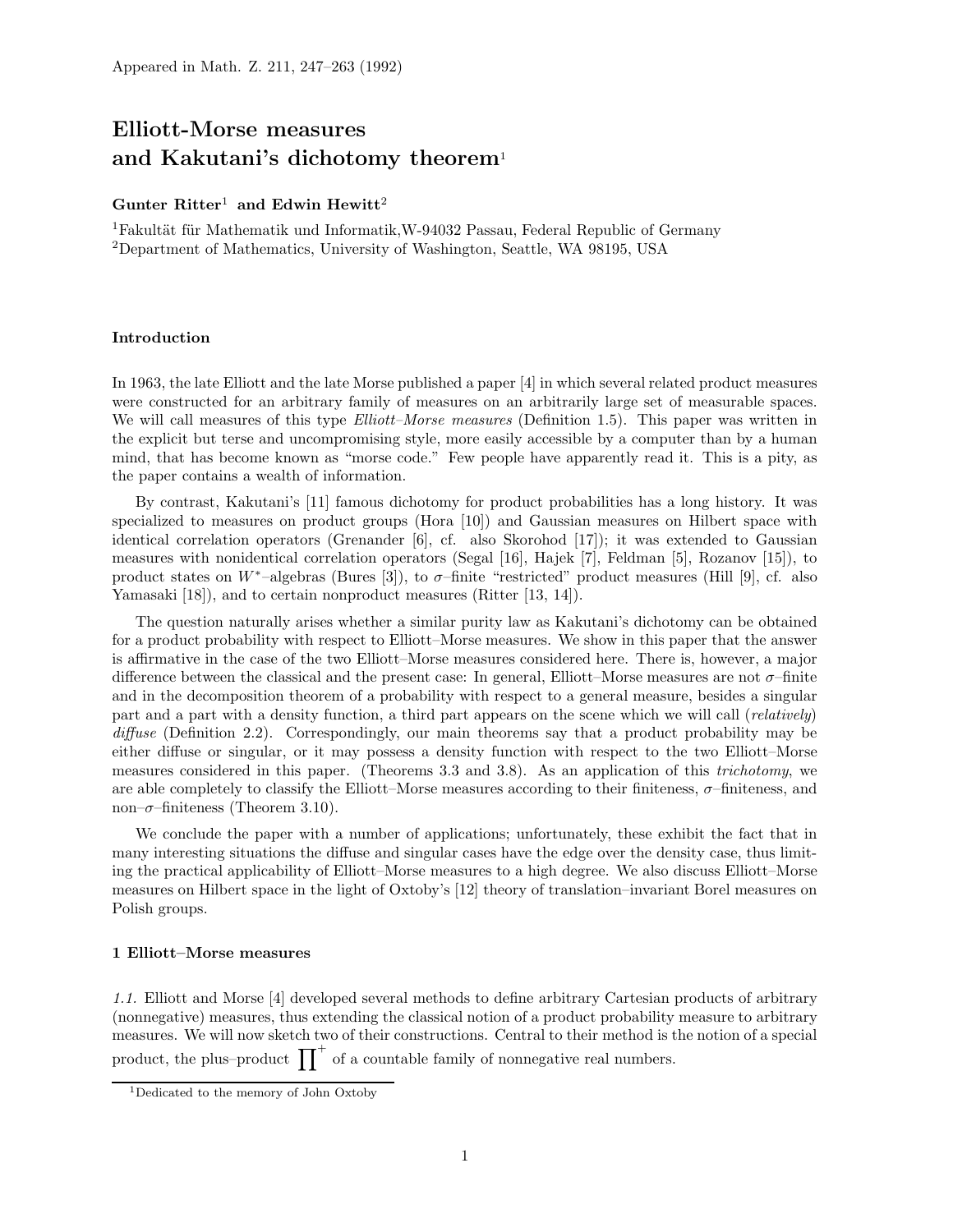**1.2. Definition.** Let I be an at most countable index set and let  $(a_n)_{n\in I}$  be a family of extended real numbers  $a_n \in [0, \infty]$ . Put  $J := \{k \in I \mid a_k \leq 1\}$ . Thus the (finite or infinite) products  $\prod_{k \in J} a_k$  and  $\prod_{k \notin J} a_k$  are well defined. Define

$$
\prod_{k \in I}^+ a_k := (\prod_{k \in J} a_k) (\prod_{k \notin J} a_k).
$$

Here we agree that  $0 \cdot \infty = \infty \cdot 0 = 0$  (and, of course,  $a \cdot \infty = \infty \cdot a = \infty$  if  $a > 0$ ) and that the empty product is 1. In contrast to the usual classical product, the plus–product attributes a value to any sequence  $(a_k)_{k\in I}$  of extended real factors  $\geq 0$ ; manipulations with the plus–product are easy enough to make it a handy instrument in measure theory. We now compile some of its properties needed in the sequel.

1.3. Properties of the plus–product  $\prod^+$ .

- (i) For a finite index set I, the plus–product  $\prod^+$  coincides with the usual product.
- (ii) If  $a_k = 0$  for one k, then  $\prod^+ a_k = 0$ .
- (iii) If  $b_k \ge a_k$  for all k, then  $\prod^+ b_k \ge \prod^+ a_k$ .
- (iv)  $\prod^+ \sqrt{a_k} = \sqrt{\prod^+ a_k}.$
- (v) If  $(I_{\alpha})_{\alpha \in A}$  is a decomposition of I, where A is a *finite* index set, then

$$
\prod_{k \in I}^+ a_k = \prod_{\alpha \in A} (\prod_{k \in I_\alpha}^+ a_k).
$$

(This property breaks down for *infinite A* as the example  $I = A = N$ ,  $a_k = 2^{(-1)^k}$  and  $I_{\alpha} =$  ${2\alpha - 1, 2\alpha}$  shows. In particular, it is generally *not* true that

$$
\prod^+(a_kb_k)=(\prod^+a_k)(\prod^+b_k)\text{ or }(\prod^+a_k)(\prod^+1/a_k)=1.)
$$

We, however, have

(vi) If  $0 < a_k < \infty$  and the product  $\prod a_k$  exists in the *classical* sense (as a positive real number), then  $\prod^+(a_kb_k)=(\prod a_k)(\prod^+b_k).$ 

Now let  $(X_k, \mathcal{A}_k, \eta_k)_{k\in I}$  be an at most countable family of measure spaces. (In this paper "measure" means an arbitrary  $\sigma$ –additive function on a  $\sigma$ –algebra with values in  $[0,\infty]$ .) Following Elliott and Morse, loc.cit., p. 253, we define

**1.4. Definition.** (a) A *box* for  $(X_k, \mathcal{A}_k)_{k \in I}$  is a Cartesian product  $\prod_{k \in I} B_k$  such that  $B_k \in \mathcal{A}_k$ .

(b) The *volume* (with respect to 
$$
(\eta_k)
$$
) of a box  $B = \prod_{k \in I} B_k$  is the extended real number

$$
\text{vlm}(B) := \prod^{+} \eta_{k}(B_{k}).
$$

(c) A box B is basic (for the family  $(\eta_k)$ ) if it has finite volume; it is *null* if its volume vanishes.

Note that an at most countable intersection of boxes is again a box, and it is basic or null if at least one of these boxes is basic or null, respectively. If a box  $B$  is basic and nonnull, then the volume of  $B$  is the *classical* product  $\prod_{k} \eta_k(B_k)$ . A box is null if and only if the subproduct  $\prod_{k}$  $\eta_k(B_k)$  < 1  $\eta_k(B_k)$  vanishes. Let A be the product of the  $\sigma$ -algebras  $\mathcal{A}_k$  on the product space  $X = \prod_{k \in I} X_k$ .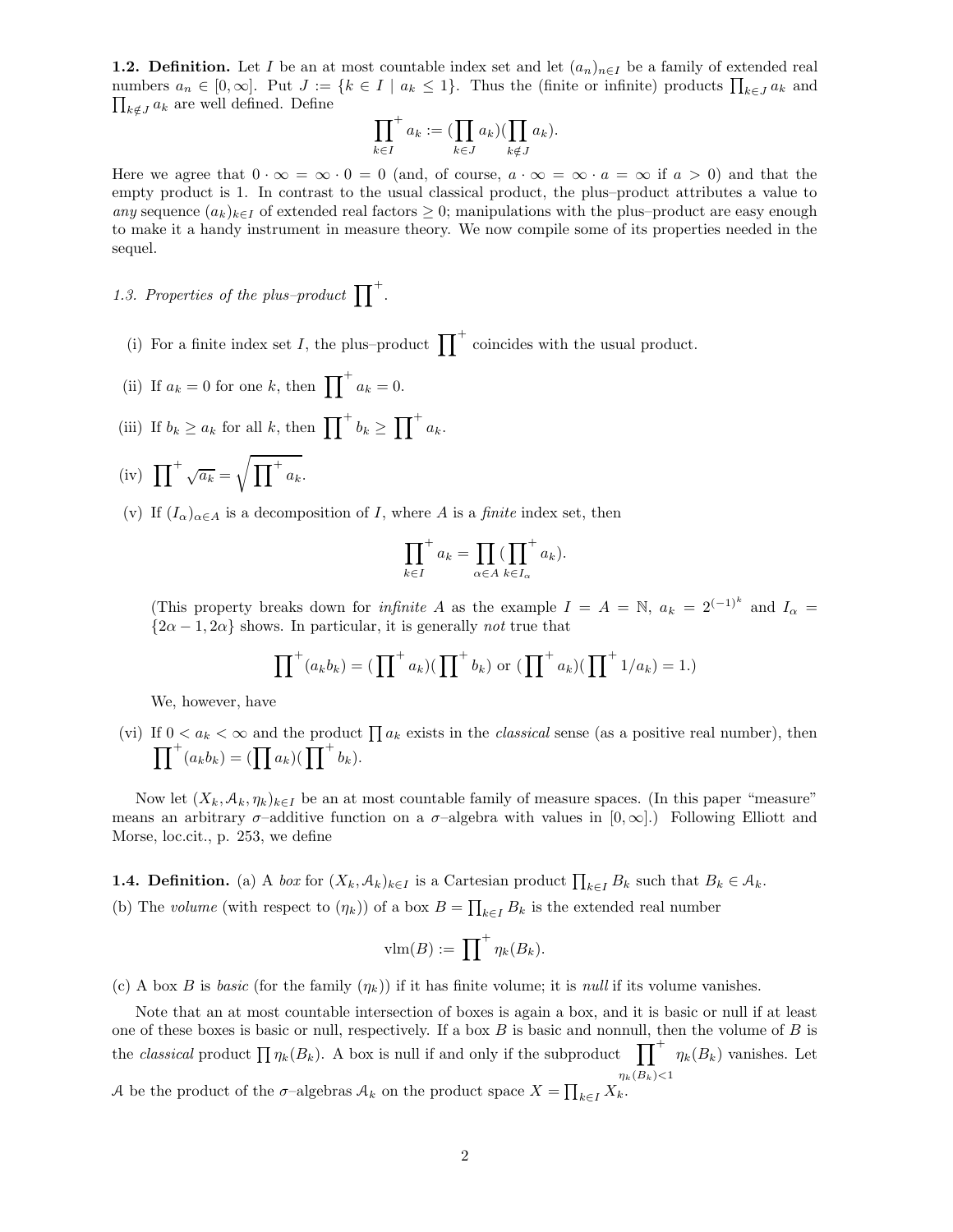**1.5. Definition.** We call *Elliott–Morse measure* (for the family  $(\eta_k)$ ) any measure  $\eta$  on the measurable space  $(X, \mathcal{A})$  such that

$$
\eta(B) = \text{vlm}(B)
$$

for all  $(\eta_k)$ –basic boxes B.

In general, Elliott–Morse measures are not uniquely specified by their restrictions to all basic boxes. In their paper [4], Elliott and Morse constructed three outer measures, denoted by cpm, cnm, and prm, whose restrictions to  $A$  share the property of Definition 1.5. We will deal with their first two measures only and we now sketch their constructions.

1.6. First Elliott–Morse measure,  $\eta^{(1)}$ . The first outer measure, cpm, is the Hausdorff outer measure generated by the system of  $(\eta_k)$ –basic boxes and their volumes, i.e., for  $Q \subseteq X$ 

$$
\operatorname{cpm}(Q) := \inf \sum_{n=1}^{\infty} \operatorname{vlm}(B_n),
$$

where the infimum is extended over all at most countable sequences  $(B^{(n)})$  of  $(\eta_k)$ -basic boxes sucht that  $Q \subseteq \cup B^{(n)}$  (cf. [4], 6.1.8). (If there is no such covering of Q, the infimum is defined as  $\infty$ ). By [4], Theorem 6.23, cpm(B) = vlm(B) for all  $(\eta_k)$ -basic boxes  $B \subseteq X$ . Therefore, Part 1 of the proof of [4], Theorem 6.7 shows that all one–dimensional cylinders  $A \times \prod_{k \neq i} X_k$ ,  $A \in \mathcal{A}_i$ ,  $i \in I$  are cpm–measurable. Since the system of cpm–measurable subsets of X is a  $\sigma$ –algebra, the same holds for all product measurable sets. Define  $\eta^{(1)}$  as the restriction of cpm to the  $\sigma$ -algebra A of product measurable subsets of X.  $\eta^{(1)}$ is an Elliott–Morse measure in the sense of Definition 1.5. We will call it the first Elliott–Morse measure generated by the family  $(\eta_k)$ .

The measure  $\eta^{(1)}$  may possess many measurable subsets of X which are trivial in the sense that they contain no subsets of positive, finite  $\eta^{(1)}$ -measure (cf. Example 1.8 in combination with Lemma 1.11 below). This defect suggests also looking at the *essential measure* associated with  $\eta^{(1)}$ . We will, however, not follow this idea, but will content ourselves with considering a related construction, the second Elliott–Morse measure.

Elliott and Morse [4] point out (cf., e.g., their introduction) that, in the case of an uncountable index set I (which we do not consider here), cpm suffers from another, more serious defect: Fubini's theorem does not hold for integrable functions (cf. Bledsoe and Morse [2]) and binary splitting of the product space in general. In the case of a *countable* index set, this defect is not present as the interested reader may verify. Befor stating Example 1.8, we fix some notations.

1.7. Notations and terminology. For  $J \subseteq I$  we put  $X_J = \prod_{k \in J} X_k$ , we denote the product– $\sigma$ –algebra on  $X_J$  by  $\mathcal{A}_J$ , and we denote the first Elliott–Morse measure for the subfamily  $(\eta_k)_{k\in J}$  by  $\eta_J^{(1)}$  $J^{\left(1\right)}$ . A nilcylinder N for  $(\eta_k)_{k\in I}$  is a subset of X of the form  $N = N' \times X_{CJ}$ , where  $J \subseteq I$ ,  $N' \in \mathcal{A}_J$ , and  $\eta_J^{(1)}$  $J^{(1)}(N')=0$  (cf. [4], 6.1.12 and 5.1.5).

1.8. Example. There exists a nilcylinder N such that  $\eta^{(1)}(N) = \infty$ . In order to construct such a nilcylinder we use the index set  $I = N$ . For  $k \geq 3$ , let  $X_k = \{0,1\}$  be endowed with the finest  $\sigma$ -algebra and let  $\eta_k = \#$  be the counting measure. Furthermore, let  $X_1 = X_2$  be the real interval [0, 1] endowed with the Borel  $\sigma$ -algebra  $\mathfrak{B}$ , and let  $\eta_1 = \eta_2$  be Lebesgue measure  $\lambda$  on  $\mathfrak{B}$ . It turns out that the nilcylinder  $N = D \times \prod_{k \geq 3} X_k \subseteq X$ , where D is the diagonal in  $[0,1] \times [0,1]$ , cannot be covered by an at most countable family of basic boxes and, thus, has infinite  $\eta^{(1)}$ -measure.

1.9. Second Elliott-Morse measure,  $\eta^{(2)}$ . For a countable product Elliott and Morse's second outer measure, cnm, is defined starting from cpm by punching out the nilcylinders;

(1) 
$$
\operatorname{cnm}(Q) := \inf_C \operatorname{cpm}(Q \setminus C) \quad (Q \subseteq X),
$$

where C runs through all countable unions of  $(\eta_k)$ –nilcylinders (the interested reader may want to combine ([4] 6.15.11, 6.15.10, 6.4.5, 6.15.7, 3.1.15, 3.1.14, and 2.1.11)). (In [4] besides the nilcylinders, the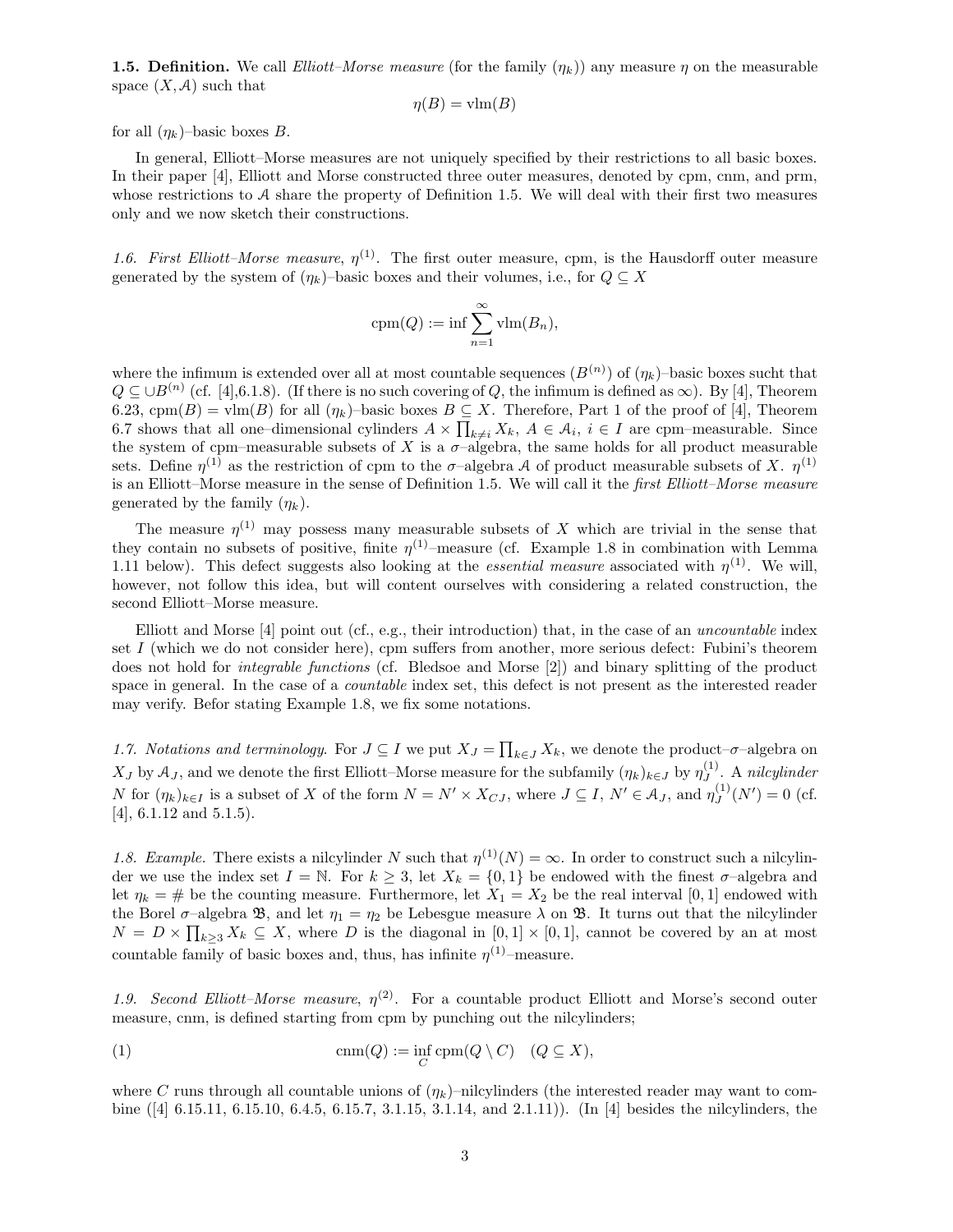so–called nilsets are also punched out; in the case of a countable index set I, any nilset is a countable union of boxes of volume zero and does not have to be taken into consideration). Define the second Elliott–Morse measure  $\eta^{(2)}$ , generated by the family  $(\eta_k)$  as the restriction of cnm to the  $\sigma$ –algebra A of all product measurable subsets of X.

1.10. Remarks. (a) For any  $(\eta_k)$ -basic box B, we have

$$
\eta^{(2)}(B) = \text{vlm}(B);
$$

moreover, any set  $A \in \mathcal{A}$  is cnm–measurable. In particular,  $\eta^{(2)}$  is an Elliott–Morse measure in the sense of Definition 1.5.

(b) For the second Elliott–Morse measure  $\eta^{(2)}$  the Fubini theorem holds for all  $\eta^{(2)}$ –integrable functions and any binary splitting of the product space. The interested reader will find proofs of the two foregoing remarks by combining ([4] 6.25, 6.15.11, the remark preceding Theorem 6.5, and Part 1 of the proof of Theorem 6.7).

(c) Fubini's theorem does not hold for infinite splitting in general: Consider  $X_k = \{1, 2, 3, 4\}, \eta_k = \frac{1}{2} \#$ , and  $B := \{1\} \times X_2 \times \{1\} \times X_4 \times \ldots$  Then B is a basic box of volume zero, but cnm( $\{1\} \times X_k$ ) = 1 for all k.

We will need the following sharpening of  $1.10(a)$  in Sect. 3; it is also interesting by itself.

**1.11. Lemma.** Let  $A \in \mathcal{A}$  have finite  $\eta^{(1)}$ -measure. Then  $\eta^{(2)}(A) = \eta^{(1)}(A)$ .

*Proof.* We first show that the claim is true if  $A = \bigcup_{k=1}^{n} B^{(n)}$  is a finite union of basic boxes. Let N be a countable union of nilcylinders. Putting for abbreviation  $C^{(n)} := B^{(n)} \setminus N$ , the sieve formula of Sylvester–Poincaré allows us to write

(2) 
$$
\eta^{(1)}\left(\bigcup_{k=1}^{n} (B^{(n)} \setminus N)\right) = -\sum_{j=1}^{n} (-1)^{j} \sum \eta^{(1)}(C_F),
$$

where the inner sum is extended over all subsets  $F \subseteq [1, n]$  with j elements and  $C_F = \bigcap_{k \in F} C^{(k)}$ . But  $C_F = B_F \setminus N$ , where  $B_F = \bigcap_{k \in F} B^{(k)}$  is a basic box. Hence, by 1.10(a), we have

$$
\eta^{(1)}(B_F) \ge \eta^{(1)}(C_F) \ge \eta^{(2)}(B_F) = \text{vlm}(B_F) = \eta^{(1)}(B_F).
$$

Therefore, we obtain from (2) by another application of the sieve formula

(3) 
$$
\eta^{(1)}\left(\bigcup_{k=1}^n (B^{(n)}\setminus N)\right)=-\sum_{j=1}^n (-1)^j\sum \eta^{(1)}(B_F)=\eta^{(1)}\left(\bigcup_{k=1}^n B^{(n)}\right).
$$

The equality (3) implies  $\eta^{(2)}(A) = \eta^{(1)}(A)$  if A is a finite union of basic boxes. By  $\sigma$ -continuity, the same is true if A is a countable union of basic boxes.

If A has finite first Elliott–Morse measure, then there is an at most countable family  $(B^{(n)})$  of basic boxes such that  $A \subseteq \bigcup B^{(n)}$  and  $\eta^{(1)}(A) \geq \sum_{n} \text{vlm} B^{(n)} - \varepsilon$ . Therefore, we have

$$
\eta^{(2)}(\cup B^{(n)} \setminus A) \leq \eta^{(1)}(\cup B^{(n)} \setminus A) = \eta^{(1)}(\cup B^{(n)}) - \eta^{(1)}(A) \leq \sum_{n} \text{vlm}(B^{(n)} - \eta^{(1)}(A) \leq \varepsilon.
$$

Using this estimate and the first part of this proof, we finally obtain

$$
\eta^{(2)}(A) = \eta^{(2)}(\cup B^{(n)}) - \eta^{(2)}(\cup B^{(n)} \setminus A) \ge \eta^{(1)}(\cup B^{(n)}) - \varepsilon \ge \eta^{(1)}(A) - \varepsilon.
$$

The lemma now follows since  $\varepsilon$  was arbitrary.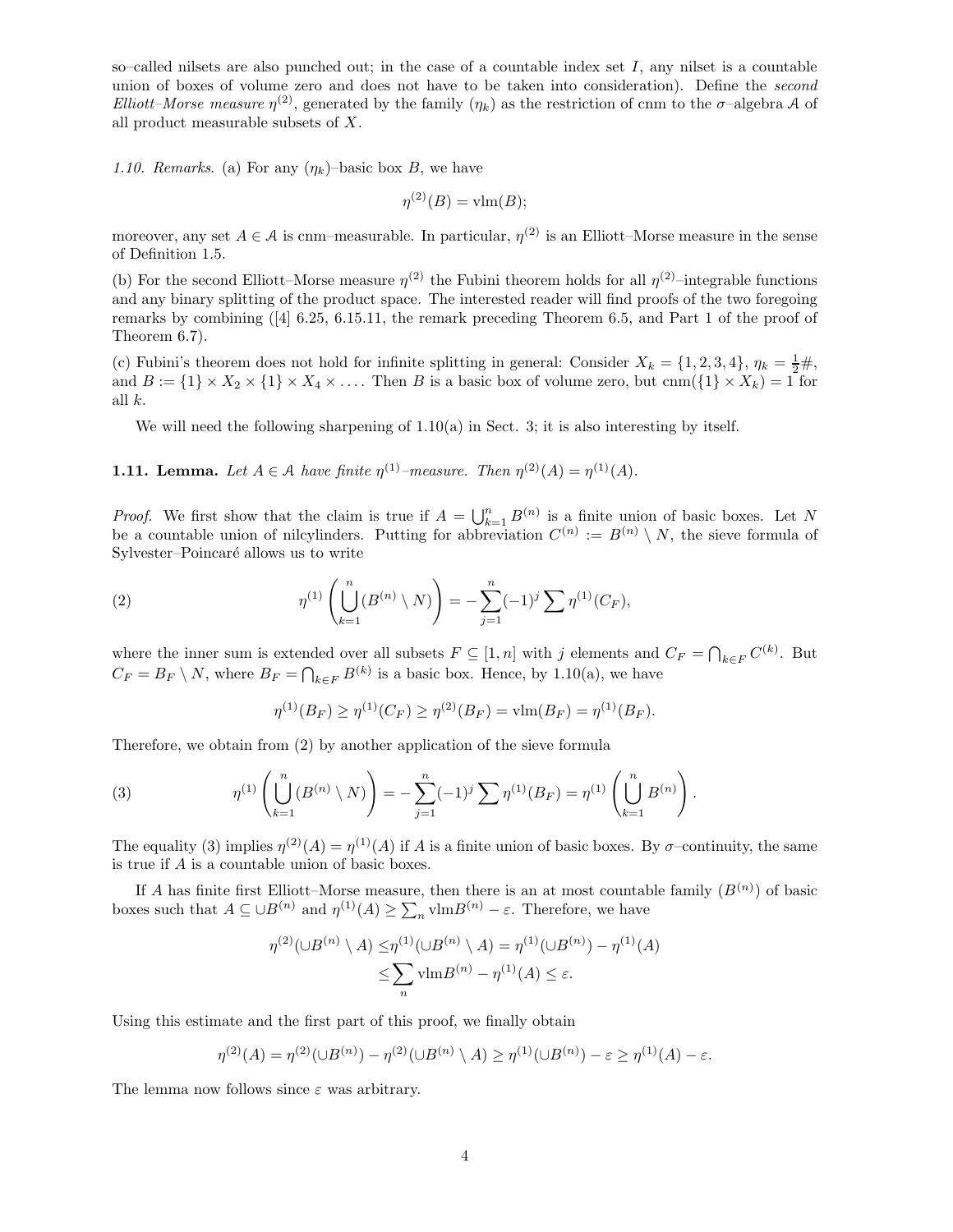#### 2 A decomposition theorem

2.1. Explanation. Let  $\mu$  be a probability measure and let  $\eta$  be an arbitrary (nonnegative) measure on a measurable space  $(X, \mathcal{A})$ .  $\mu$  and  $\eta$  are called mutually singular if there is a measurable subset  $A \subseteq X$ such that  $\mu(A) = 1$  and  $\eta(A) = 0$ . An A–measurable function  $f: X \to \mathbb{R}_+$  is called a *density function* of  $\mu$  with respect to  $\eta$  if

$$
\mu(A) = \int_A f d\eta
$$

for all measurable subsets  $A \subseteq X$ . As is usual, we write  $\mu = f\eta$  in this case. If  $\eta$  is  $\sigma$ -finite, then by Radon–Nikodym's theorem, the existence of a density function is equivalent with *absolute continuity* of  $\mu$  with respect to  $\eta$ ,  $\mu \ll \eta$ , i.e.,  $\mu(A) = 0$  when  $\eta(A) = 0$ . If  $\eta$  is not  $\sigma$ -finite, then  $\mu \ll \eta$  does not imply the existence of a density function; a standard example is provided by Lebesgue measure  $\mu$  and the counting measure  $\eta = \#$  on the real interval [0, 1]. In this case, the measure  $\mu$  is not only absolutely continuous but even diffuse with respect to  $\eta$  in the sense of the following definition.

**2.2. Definition.**  $\mu$  is diffuse with respect to  $\eta(\mu \lll \eta)$  if  $\mu(A) = 0$  whenever  $\eta(A) < \infty$  (or, equivalently, when  $\eta$  is  $\sigma$ -finite on A).

This notion of diffuseness of  $\mu$  w.r.t.  $\eta$  must not be mixed up with *diffuseness of a measure*, which means that no point carries  $\mu$ –measure. The latter notion of diffuseness of a measure  $\mu$  means diffuseness of  $\mu$  w.r.t. counting measure in our sense.

There is the following sharpening of Lebesgue's classical decomposition theorem. It shows in particular that the absolutely continuous part in Lebesgue's theorem has a unique decomposition into a part with a density and a diffuse part. The proof is routine and we omit it.

**2.3. Theorem.** The probability measure  $\mu$  has a unique decomposition as the sum

(i)  $\mu = \mu_{\perp} + f\eta + \mu_d$ ,

where  $\mu_{\perp}$  and  $\eta$  are mutually singular, f is a nonnegative and  $\eta$ -integrable function, and  $\mu_d$  is diffuse with respect to  $\eta$ .

#### 3 Trichotomy

3.1 Explanations. To avoid trivial discussions, we restrict matters to the case of a *countable* index set  $I$ from here on.

Let notation be as set up in Sect. 1 and suppose that for each  $k \in I$   $\mu_k$  and  $\nu_k$  are probability measures on the measurable space  $(X_k, \mathcal{A}_k)$  such that  $\mu_k = f_k \nu_k$  for some  $\nu_k$ –integrable function  $f_k \geq 0$  on  $X_k$ . Let  $\mu = \otimes \mu_k$  and  $\nu = \otimes \nu_k$  be the (uniquely defined) product probability measures of the sequences  $(\mu_k)$  and  $(\nu_k)$  on the product space  $X = \prod X_k$ . S. Kakutani [11] discovered the remarkable fact that, relative to Lebesgue's decomposition theorem,  $\mu$  must be of pure type with respect to  $\nu$  (cf. also Hewitt–Stromberg [8], p. 453, Theorem 22.36).

#### 3.2. Dichotomy theorem (Kakutani [11]). (a) Either

- (i)  $\mu$  and  $\nu$  are mutually singular or
- (ii)  $\mu = f \nu$  for some *v*–integrable function  $f \geq 0$  on X.
- (b) (iii) The first case occurs if and only if the infinite product

$$
(1) \qquad \prod_{k \in I} \int_{X_k} \sqrt{f_k} d\eta_k
$$

vanishes.

<sup>(</sup>iv) The second case occurs if and only if  $(1)$  is positive.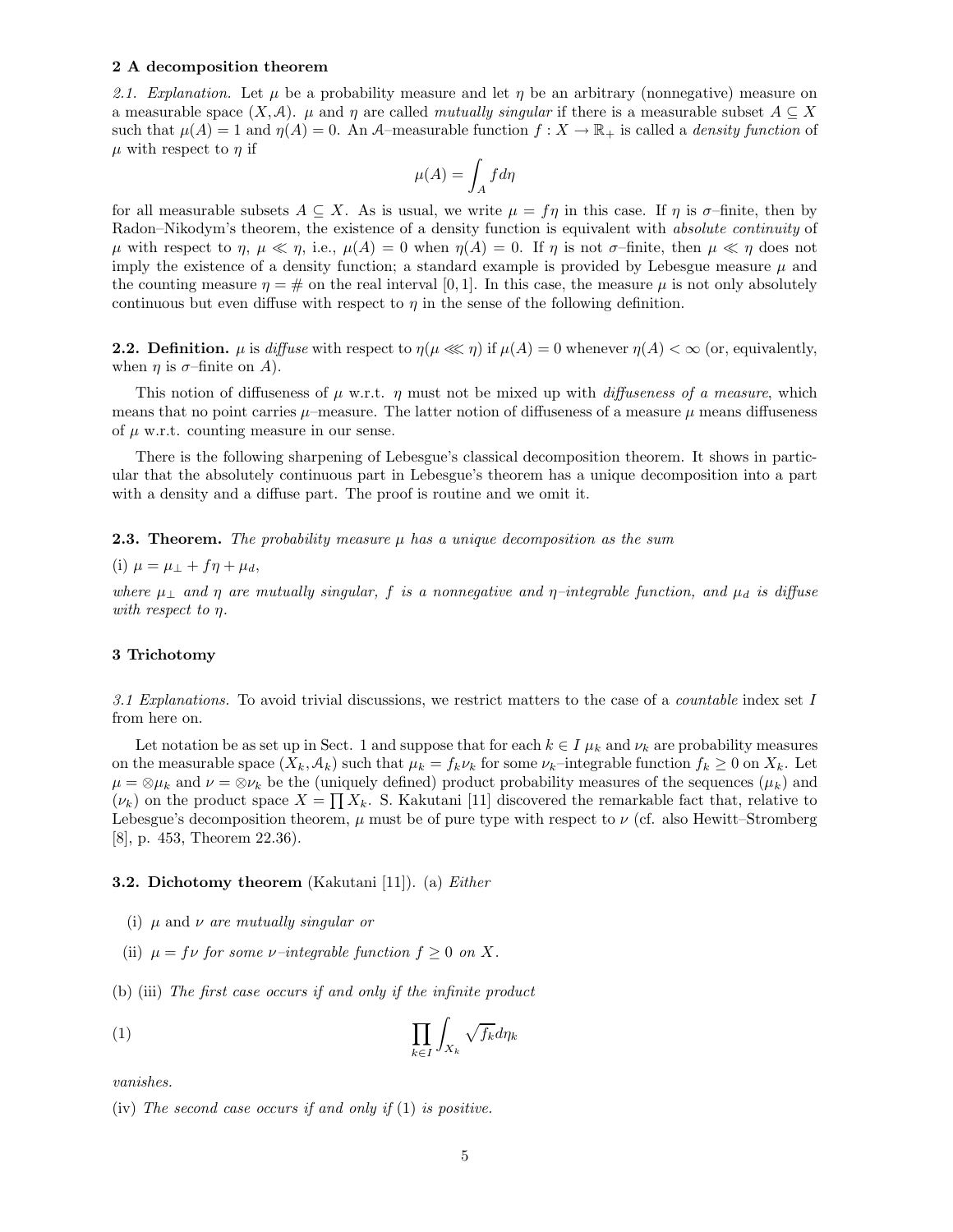(c) In the second case, the density function f is obtained as an  $\mathfrak{L}^1(\nu)$ -limit of the net of finite partial products  $(\prod_{k\in E} f_k)_{\#E<\infty}$ .

In the sequel, we will replace the basis measure  $\nu$  by the first and second Elliott–Morse measures  $\eta^{(1)}$ and  $\eta^{(2)}$  and extend Kakutani's theorem to these measures. Thus let  $\eta_k$  be a nonnegative measure on the measurable space  $(X_k, \mathcal{A}_k)$  such that  $\mu_k = f_k \eta_k$  for some  $\eta_k$ –integrable function  $f_k \geq 0$  on  $X_k$ . We first deal with the first Elliott–Morse measure  $\eta^{(1)}$  generated by the sequence  $(\eta_k)_k$  (cf. 1.6).

**3.3. Trichotomy theorem** (for the first Elliott–Morse measure). (a) *Exactly one of the following cases* occurs.

- (i)  $\mu$  is diffuse with respect to  $\eta^{(1)}$ ,
- (ii)  $\mu$  and  $\eta^{(1)}$  are mutually singular,
- (iii)  $\mu = f\eta^{(1)}$  for some  $\eta^{(1)}$ -integrable function  $f \geq 0$  on X.

(b) (iv) The first case occurs if and only if  $\mu(B) = 0$  for all  $(\eta_k)$ -basic boxes B.

(v) The second case occurs if and only if there is a basic box  $B = \prod_{k \in I} B_k$  for  $(\eta_k)$  such that  $\mu(B) > 0$ and the infinite product

$$
(1) \qquad \prod_{k \in I}^+ \int_{B_k} \sqrt{f_k} d\eta_k
$$

vanishes.

(vi) The third case occurs if and only if there is a basic box  $B = \prod_{k \in I} B_k$  for  $(\eta_k)$  such that  $\mu(B) > 0$ and the infinite product  $(1)$  is positive.

*Proof.* For abbreviation we will write  $\eta := \eta^{(1)}$ ; we also identify the index set with the set N of natural numbers in this proof. We proceed along the following selfexplanatory logic tree.



Figure 1:

Let us deal first with case (i) and suppose that  $\mu(B) = 0$  for all  $(\eta_k)$ -basic boxes B. Let A be in A and finite for  $\eta$ . The set A can be covered by a countable family  $(B^{(n)})_{n\in\mathbb{N}}$  of  $(\eta_k)$ -basic boxes. By our hypothesis, we have

$$
\mu(A) \le \mu\left(\bigcup_{n \in \mathbb{N}} B^{(n)}\right) \le \sum_{n \in \mathbb{N}} \mu(B^{(n)}) = 0.
$$

That is,  $\mu$  is diffuse with respect to  $\eta$ .

Both cases (ii) and (iii) materialize when there is an  $(\eta_k)$ -basic box  $B = \prod_{k \in \mathbb{N}} B_k$  for which  $\eta(B)$  is positive. We suppose first that  $\prod^{+} \eta_k(B_k) = \text{vlm}(B) = 0$ . Since  $\prod_{k \in \mathbb{N}} \mu_k(B_k) = \mu(B) > 0$ , we must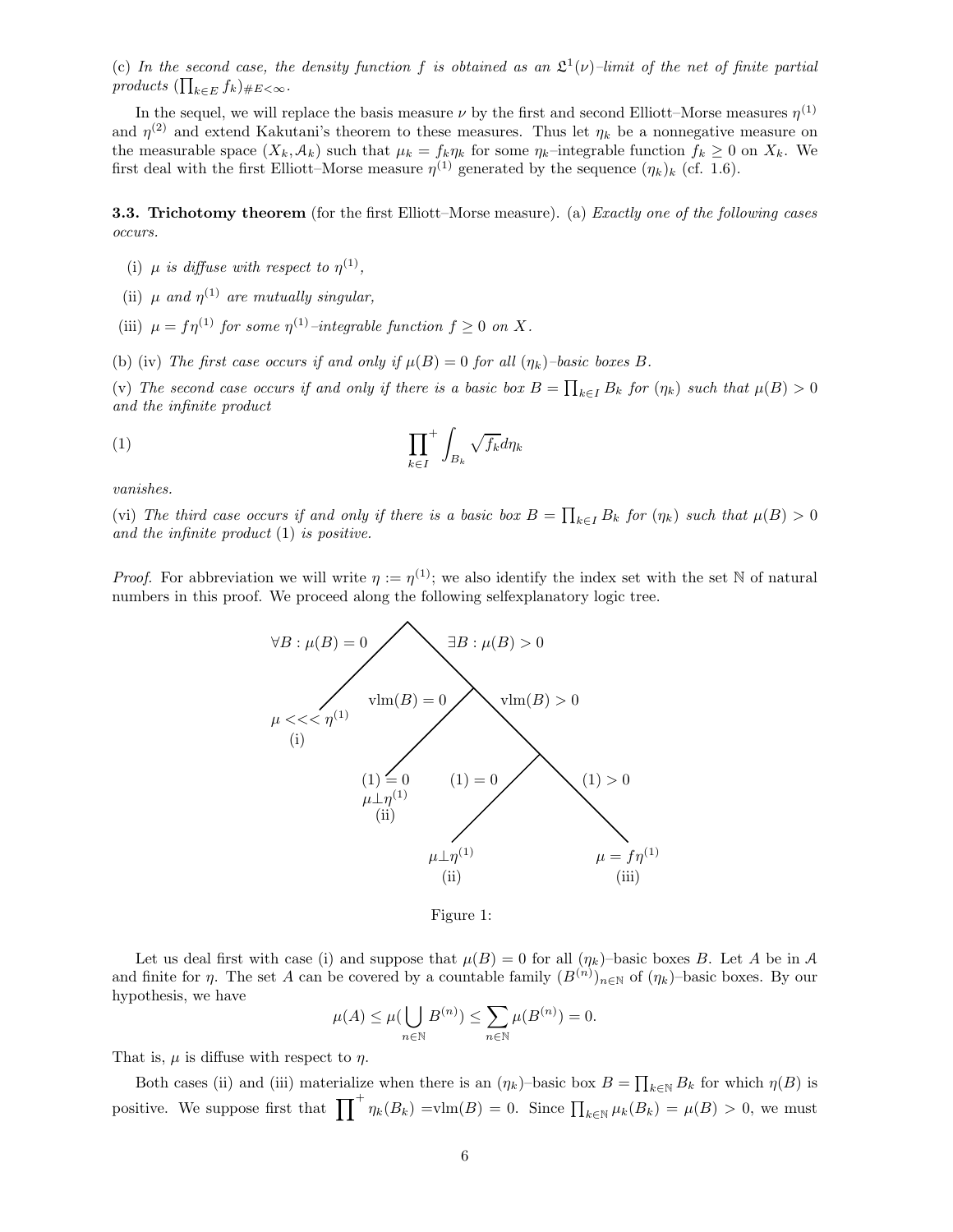have  $\mu_k(B_k) > 0$  and (by absolute continuity)  $\eta_k(B_k) > 0$  for all  $k \in \mathbb{N}$ , and so  $\prod_{k} + \eta_k(B_k)$  converges to 0, but all finite partial products are positive; in particular  $\prod^{+}$  $_{k>n}$  $\eta_k(B_k) = 0$  for all n. By an elementary property of infinite products, we have

(2) 
$$
\lim_{n \to \infty} \prod_{k=n}^{\infty} \mu_k(B_k) = 1.
$$

Next define  $B^{(n)}$  as  $\prod_{k\leq n} X_k \times \prod_{k>n} B_k$ . Plainly we have  $B^{(n)} \subseteq B^{(n+1)}$  and, by (2),  $\lim_{n\to\infty} \mu(B^{(n)}) =$ 1. Note finally that

$$
\text{vlm}(B^{(n)}) = \prod_{k \leq n} \eta_k(X_k) \cdot \prod_{k > n}^+ \eta_k(B_k).
$$

Since  $\prod^+ \eta_k(B_k) = 0$  we have  $\text{vlm}(B^{(n)}) = 0$  for all n, and so  $\mu(\bigcup_{n \in \mathbb{N}} B^{(n)}) = 1$  and  $\eta(\bigcup_{n \in \mathbb{N}} B^{(n)}) = 0$ . That is,  $\mu$  and  $\eta$  are mutually singular. We also have by the Cauchy–Schwarz inequality and by 1.3

$$
\prod_{k}^{+} \int_{B_k} \sqrt{f_k} d\eta_k \le \prod_{k}^{+} \sqrt{\eta_k(B_k) \int_{B_k} f_k d\eta_k} \le \prod_{k}^{+} \sqrt{\eta_k(B_k)} = \sqrt{\text{vlm}(B)} = 0.
$$

Suppose next that  $\text{vlm}(B) > 0$ : As B is a basic box, we have  $\text{vlm}(B) < \infty$  by definition. Consequently, we must have  $0 < \eta_k(B_k) < \infty$  for all k. We define two probability measures on X. For  $k \in \mathbb{N}$ , let  $\nu_k$  be the probability measure on  $X_k$  such that

$$
\nu_k(A) = \frac{\mu_k(A \cap B_k)}{\mu_k(B_k)} \text{ for } A \in \mathcal{A}_k.
$$

Let  $\theta_k$  be defined similarly by

$$
\theta_k(A) = \frac{\eta_k(A \cap B_k)}{\eta_k(B_k)}.
$$

Let  $\nu = \bigotimes_{k \in \mathbb{N}} \nu_k$  and  $\theta = \bigotimes_{k \in \mathbb{N}} \theta_k$ . Write  $g_k = \frac{\eta_k(B_k)}{\mu_k(B_k)}$  $\frac{\eta_k(B_k)}{\mu_k(B_k)}f_k$ , so that  $\nu_k = g_k\theta_k$ .

Kakutani's dichotomy theorem shows that either  $\nu$  and  $\theta$  are mutually singular, or  $\nu = g\theta$ , where g is the limit in  $\mathcal{L}^1(\theta)$  of the finite products  $\prod_{k=1}^n g_k$ . Singularity occurs if and only if the product

(3) 
$$
\prod_{k \in \mathbb{N}}^{+} \int_{B_k} \sqrt{g_k} d\theta_k = \prod_{k \in \mathbb{N}} \int_{B_k} \sqrt{g_k} d\theta_k
$$

vanishes and absolute continuity if and only if it is positive. (Observe that all factors in (3) are less than or equal to  $(1)$ .) The product  $(3)$  is equal to

(4) 
$$
\prod_{k \in \mathbb{N}}^{+} \frac{1}{\sqrt{\mu_k(B_k)\eta_k(B_k)}} \int_{B_k} \sqrt{f_k} d\eta_k.
$$

Since  $\prod_{k\in\mathbb{N}}\mu_k(B_k)$  and  $\prod^+$  $k\in\mathbb{N}$  $\eta_k(B_k)$  are positive and finite, (4) is equal to

$$
\frac{1}{\prod_{k\in\mathbb{N}}\sqrt{\mu_k(B_k)}} \cdot \frac{1}{\prod_{k\in\mathbb{N}}^+\sqrt{\eta_k(B_k)}} \prod_{k\in\mathbb{N}}^+\int_{B_k} \sqrt{f_k} d\eta_k
$$

$$
=\mu(B)^{-1/2} \nu \text{Im}(B)^{-1/2} \prod_{k\in\mathbb{N}}^+\int_{B_k} \sqrt{f_k} d\eta_k.
$$

Thus (3) is equal to a positive constant times (1).

We must now extend the dichotomy  $\nu \perp \theta$  or  $\nu = g\theta$  to the original measures  $\mu$  and  $\eta$ . To this end, we construct an increasing sequence  $B^{(n)}$  of basic boxes containing B for which

(5) 
$$
\lim_{n \to \infty} \mu(B^{(n)}) = 1.
$$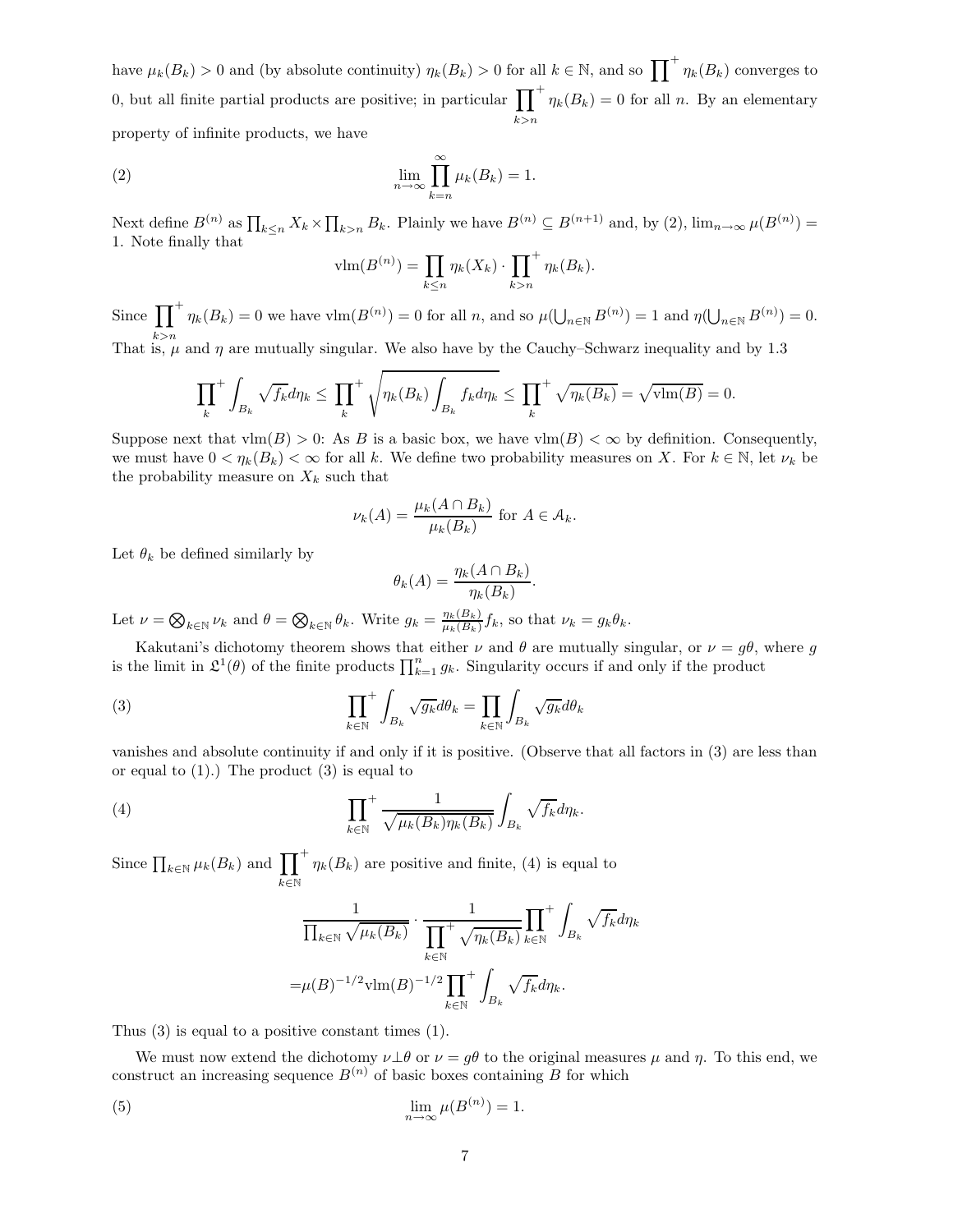First choose a strictly increasing sequence  $(k_n)_{n\in\mathbb{N}}$  of positive integers such that

(6) 
$$
\prod_{k\geq k_n}\mu_k(B_k)\geq 1-\frac{1}{n}.
$$

For  $k \geq k_n$ , let  $B_k^{(n)}$  $k_k^{(n)} := B_k$ . For  $k < k_n$ , use  $\mu_k = f_k \eta_k$  to choose  $A_k$ -measurable sets  $B_k^{(n)}$ .  $k^{(n)}$  such that

$$
(7) \tB_k^{(n+1)} \supseteq B_k^{(n)} \supseteq B_k,
$$

$$
(8) \t\t \eta_k(B_k^{(n)}) < \infty,
$$

and

(9) 
$$
\prod_{k < k_n} \mu_k(B_k^{(n)}) \ge 1 - \frac{1}{n}.
$$

Define  $B^{(n)}$  as  $\prod_{k=1}^{\infty} B_k^{(n)}$ <sup>(n)</sup>. By (7) we have  $B^{(n+1)} \supseteq B^{(n)}$ ; by (8) each  $B^{(n)}$  is an  $(\eta_k)$ -basic box; by (9) and (6), (5) holds. Now define  $\nu_k^{(n)}$  $\theta_k^{(n)}, \ \theta_k^{(n)}$  $\binom{n}{k}$ ,  $\nu^{(n)}$ ,  $\theta^{(n)}$ , and  $g_k^{(n)}$  $\binom{n}{k}$  for the sequence  $(B_k^{(n)})$  $\binom{n}{k}$ <sub>k</sub> $\in \mathbb{N}$  as  $\nu_k$ ,  $\theta_k$ ,  $\nu$ , θ, and  $g_k$  were defined for the original sequence  $(B_k)_{k\in\mathbb{N}}$ . A well–known uniqueness theorem for finite measures (see, e.g., Bauer [1], p.34, Satz 5.5) shows that  $\nu^{(n)}$  is equal to  $\frac{1}{\mu(B^{(n)})}\mu \mid B^{(n)}$ . An analogous statement holds for the relationship between the measures  $\theta^{(n)}$  and  $\eta \mid B^{(n)}$ .

Now observe that, by  $\mu_k(B_k) > 0$ , all integrals  $\int_{B_k} \sqrt{f_k} d\eta_k$  are positive. Hence, if the product (1) vanishes, then  $\prod^{\infty}$  +  $\int_{B_k^{(n)}}$ shows that  $\mu \mid B^{(n)}$  and  $\eta \mid B^{(n)}$  are mutually singular for all n. The inequalities (6) and (9) imply that  $\sqrt{f_k}d\eta_k = 0$  for all n. Thus if the product (1) vanishes, Kakutani's theorem  $\lim_{n\to\infty}\mu(B^{(n)})=1$ . Since  $\eta$  and  $\mu$  are singular on  $B^{(n)}$ , they are singular on  $\bigcup_{n=1}^{\infty}B^{(n)}$ , which is to say that  $\mu$  and  $\eta$  are singular.

Finally, we deal with the case in which the product (1) is positive. By the aforementioned relationship between (3) and (4), all of the products  $\prod^{\infty}$  $k=1$  $\int_{B_k^{(n)}}$  $\sqrt{g_k^{(n)}}$  $\binom{n}{k} d\theta_k^{(n)}$  are positive. Once again Kakutani's theorem shows that  $\nu^{(n)} \ll \theta^{(n)}$  and so  $\mu \mid B^{(n)} \ll \eta \mid B^{(n)}$  for all n. It follows that  $\mu \ll \eta \mid \bigcup_{n=1}^{\infty} B_k^{(n)}$  $\kappa^{(n)}$ . As  $\bigcup_{n=1}^{\infty} B^{(n)}$  is  $\sigma$ -finite with respect to  $\eta$ , there is a density function f such that  $\mu = f\eta$ .

3.4. Remarks. (a) The proof of Theorem 3.3 shows that the criterion  $(v)$  for case (ii) can also be cast as follows (cf. the logic tree at the beginning of the proof of Theorem 3.3): Singularity occurs if and only if one of the following holds:

- (v') there is an  $(\eta_k)$ –basic box B such that  $\mu(B) > 0$  and  $\text{vlm}(B) = 0$ ;
- (v") there is an  $(\eta_k)$ -basic box  $B = \prod_{k \in I} B_k$  such that  $\mu(B) > 0$ , vlm $(B) > 0$  and the infinite product  $3.3(1)$  vanishes.
- (b) If  $\mu$  and  $\eta^{(1)}$  are mutually singular, then the infinite product

$$
(1) \qquad \prod_{k \in I}^+ \int_{C_k} \sqrt{f_k} d\eta_k
$$

vanishes for all  $(\eta_k)$ –basic boxes  $C = \prod_{k \in I} C_k$  such that  $\mu(C) > 0$ . (If we had  $(1) > 0$  for one such box, then we would be in case (iii) of Theorem 3.3.) A similar argument shows

(c) If  $\mu = f\eta^{(1)}$ , then the infinite product (1) is positive for all  $(\eta_k)$ -basic boxes  $C = \prod_{k \in I} C_k$  such that  $\mu(C) > 0.$ 

3.5 We turn now to the second Elliott–Morse measure  $\eta^{(2)}$  generated by the family  $(\eta_k)_k$  of measures on  $X_k$  (cf. 1.9). For a subset  $J \subseteq I$ , we again write  $\eta_J^{(i)}$  $J_J^{(i)}$  for the i<sup>th</sup> Elliott–Morse measure on  $X_J$  defined by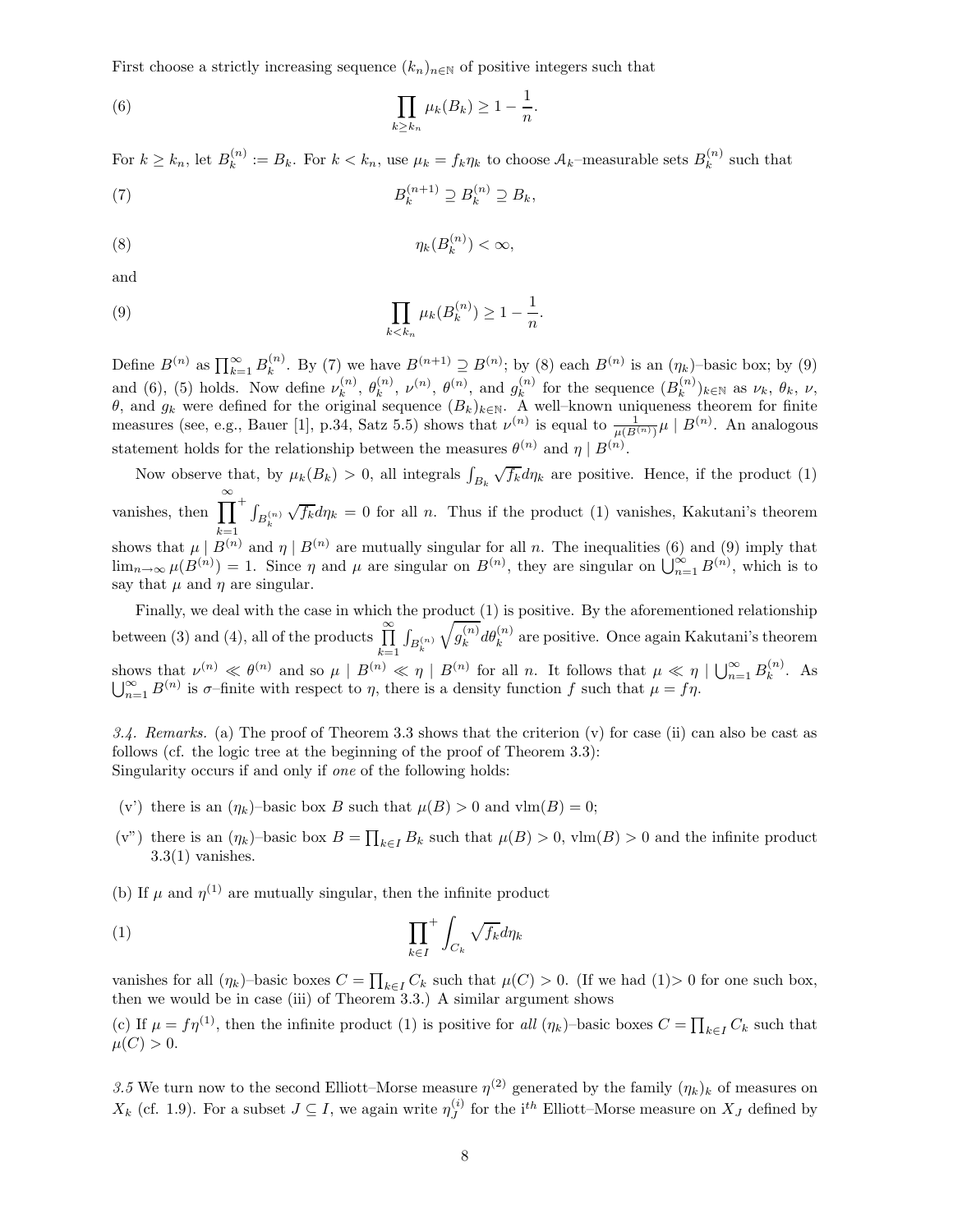the subfamily  $(\eta_k)_{k\in J}$  of  $(\eta_k)_{k\in I}$ . In a similar way, we define the subproduct  $\mu_J$  of the product probability  $\mu$ .

3.6. Example. We will see that trichotomy also holds for the second Elliott–Morse measure  $\eta^{(2)}$  (cf. 3.8). It is, however, not true that  $\mu \ll \eta^{(2)}$ ,  $\mu \perp \eta^{(2)}$  or  $\mu = f \eta^{(2)}$  if the same relation holds with respect to  $\eta^{(1)}$ . Let us show that it is possible to have  $\mu \ll \eta^{(1)}$  and  $\mu \perp \eta^{(2)}$  at the same time. Consider  $X_k = \{0, 1\}$  for all  $k \in \mathbb{Z}$ , the coin-tossing probability  $\mu$  on  $\{0, 1\}^{\mathbb{Z}}$ , and

$$
\eta_k := \begin{cases} \delta_0 + \delta_1, & (k \le 0) \\ (1 - \alpha)\delta_0 + \alpha \delta_1 & (k > 0) \end{cases}
$$

where  $0 < \alpha < 1$  and  $\alpha \neq \frac{1}{2}$ . A subset  $B = \prod_{k \in \mathbb{Z}} B_k$  is a basic box for  $(\eta_k)_k$  if  $\#B_k \leq 1$  for all but finitely many  $k \leq 0$  or if  $\#B_k \leq 1$  for infinitely many  $k > 0$ . In both cases,  $\#\{k \in \mathbb{Z}/\#B_k \leq 1\} = \infty$  and hence  $\mu(B) = 0$ . By Theorem 3.3,  $\mu \lll \eta^{(1)}$ . On the other hand, by Kakutani's dichotomy, the subproducts  $\mu_{\mathbb{N}}$ and  $\eta_{\mathbb{N}}$  are mutually singular probability measures. Let A' be a measurable subset of  $\prod_{k>0} X_k$  such that  $\mu_{\mathbb{N}}(A') = 1$  and  $\eta_{\mathbb{N}}(A') = 0$ . Then the subset  $A := (\prod_{k \leq 0} X_k) \times A'$  is an  $(\eta_k)$ -nilcylinder and  $\eta^{(2)}(A) = 0$ . But  $\mu(A) = 1$  and hence  $\mu$  and  $\eta^{(2)}$  are mutually singular. This case, however, is the only exception as we will now see. We precede the next theorem with a short lemma.

**3.7. Lemma.** Suppose that no subset  $J \subseteq I$  exists for which  $\mu_J \perp \eta_J^{(1)}$  $J_J^{(1)}$ . Then  $\mu(N) = 0$  for all  $(\eta_k)$ nilcylinders N.

*Proof.* Assume on the contrary that  $\mu(A' \times X) > 0$  for some nilcylinder  $A' \times X_{CJ}$ ,  $A' \subseteq X_J$ . Since  $\mu = \mu_J \otimes \mu_{CJ}$ , we have  $\mu_J(A') > 0$  and of course  $\eta_J^{(1)}$  $J_J^{(1)}(A') = 0$ . This denies the relation  $\mu_J \ll \eta_J^{(1)}$  $J^{(1)}$ . Applying the Trichotomy Theorem 3.3 to the measures  $\mu_J$  and  $\eta_J^{(1)}$  $J_J^{(1)}$ , we obtain  $\mu_J \perp \eta_J^{(1)}$  $J^{(1)}$  – a contradiction to our hypothesis.

Using this lemma the interested reader can verify the following

**3.8.** Trichotomy theorem (for the second Elliott–Morse measure) (a) *Exactly one of the following* cases occurs.

- (i)  $\mu$  is diffuse with respect to  $\eta^{(2)}$ ,
- (ii)  $\mu$  and  $\eta^{(2)}$  are mutually singular,
- (iii)  $\mu = f \eta^{(2)}$  for some  $\eta^{(2)}$ -integrable function  $f \geq 0$  on X.

(b)(iv) The first case occurs if and only if  $\mu \ll \eta^{(1)}$  and there exists no (infinite) subset  $J \subseteq I$  such that  $\mu_J\bot\eta^{(1)}_J$  $J^{\left(1\right)}$  .

- (v) The second case occurs if and only if there exists an (infinite) subset  $J \subseteq I$  such that  $\mu_J$  and  $\eta_J^{(1)}$ J are mutually singular.
- (vi) The third case occurs if and only if  $\mu = f\eta^{(1)}$  for some  $f \in \mathfrak{L}^1_+(\eta)$  and, in this case, f is also a version of the density function of  $\mu$  with respect to  $\eta^{(2)}$ .

The trichotomy theorems make it easy to classify the Elliott–Morse measures according to their finiteness,  $\sigma$ -finiteness, or non– $\sigma$ -finiteness. We first state a lemma without proof.

**3.9. Lemma.** Let  $C_k \in A_k$ ,  $\eta_k(C_k) < \infty$  for all  $k \in I$ ,  $C = \prod_{k \in I} C_k$ . Then (a)  $\eta^{(1)}(C) = \eta^{(2)}(C) = \text{vol}(C);$ (b) If  $vol(C) = \infty$  then C is not  $\sigma$ -finite for  $\eta^{(1)}$  and  $\eta^{(2)}$ .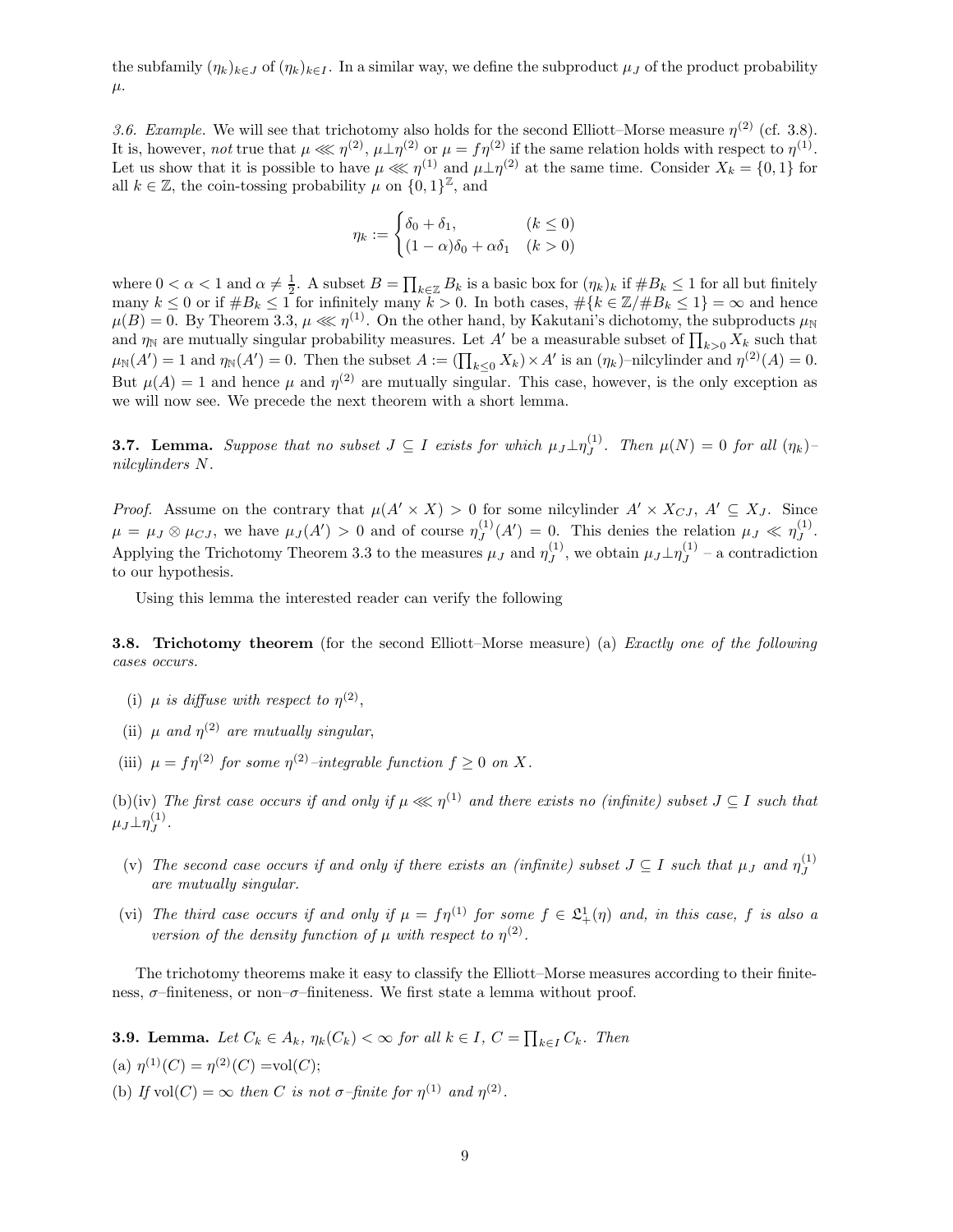A measure  $\eta$  on a measurable space  $(X, \mathcal{A})$  is called *semi–regular* if, for all  $A \in \mathcal{A}$ , we have  $\eta(A)$ sup  $\eta(C)$ , where the supremum runs over all  $C \in \mathcal{A}$ ,  $C \subseteq A$  with finite  $\eta$ -measure; equivalently,  $\eta$  is semiregular if any measurable set of infinite measure possesses a measurable subset of finite, positive measure. If a measure  $\eta$  is not semi–regular, then X contains a measurable subset A of infinite  $\eta$ –measure such that any measurable subset C of A with finite  $\eta$ –measure is  $\eta$ –null. Using Lemma 3.10 and distinguishing the cases where all  $\eta_k$ 's are semi–regular and the contrary one can prove the following

**3.10. Theorem.** Let  $I_0 := \{k \in I \mid \eta_k \text{ is finite}\}, I_1 := \{k \in I \mid \eta_k \text{ is } \sigma\text{-finite and nonfinite}\}, and$  $I_2 := \{k \in I \mid \eta_k \text{ is non--}\sigma\text{-finite}\}.$ 

(a)(i) 
$$
\eta^{(1)} = 0
$$
 if and only if  $\prod_{k \in I_0}^+ \eta_k(X_k) = 0;$ 

(ii)  $\eta^{(1)}$  is finite and nonvanishing if and only if  $0 < \prod^{+}$  $k \in I_0$  $\eta_k(X_k) < \infty$  and  $I_1 = I_2 = \emptyset$ ;

(iii)  $\eta^{(1)}$  is  $\sigma$ -finite and nonfinite if and only if  $0 < \prod^{+}$  $\eta_k(X_k) < \infty$ ,  $I_1$  is finite and nonvoid, and  $I_2 = \emptyset$ .

(b) The same statements hold with  $\eta^{(1)}$  replaced by  $\eta^{(2)}$ .

# 4 Examples

The previous theorems are illuminated by three examples. The first two serve to illustrate trichotomy; the second demonstrates the bad behavior that an Elliott–Morse measure may exhibit; the last example is concerned with invariant measures on Hilbert space.

4.1. Finite factors. Let  $X_k$  be the two point set  $\{0,1\}$ ,  $\mu_k = \frac{1}{2} \#$ , and let  $\eta_k = \alpha \delta_0 + \beta \delta_1$  where  $\delta_0$  and  $\delta_1$ are the Dirac measures on 0 and 1, respectively, and where  $\alpha$  and  $\beta$  are positive real numbers such that  $\alpha, \beta \leq 1$  and  $\alpha + \beta \geq 1$ . By Theorem 3.3, we have in this case

- (i)  $\mu \ll \eta^{(1)}$  if  $\alpha + \beta > 1$ ,
- (ii)  $\mu \perp \eta^{(1)}$  if  $\alpha + \beta = 1$ ,  $\alpha \neq \beta$ , and
- (iii)  $\mu = \eta^{(1)}$  if  $\alpha + \beta = 1$ ,  $\alpha = \beta$ .

The same is true if  $\eta^{(1)}$  is replaced by the second Elliott–Morse measure,  $\eta^{(2)}$ .

4.2. Infinite products of Gauß and Lebesgue measures. Let  $X_k = \mathbb{R}$ ,  $\mu_k = \gamma_{0,v_k}$  be the one-dimensional, centered Gauß measure with variance  $v_k$ , let  $\lambda$  be Lebesgue measure on R, and let  $\eta_k := \alpha_k \lambda$  be a positive, real multiple of  $\lambda$ . Here we have the following fact:

- (a) Either  $\mu$  is diffuse with respect to  $\eta^{(1)}$ , or  $\mu$  and  $\eta^{(1)}$  are mutually singular.
- (b) The first case occurs if and only if  $\mu(B) = 0$  for all  $(\eta_k)$ -basic boxes B of the form  $\prod_k [-b_k, b_k]$ .

In order to prove this fact, by applying homothetic transformations on the factors  $\mathbb{R}$ , it is sufficient to deal with the case  $\alpha_k = 1$ . Let us first suppose that the condition in (b) is satisfied, and let  $C = \prod_k C_k$ be any basic box. By Theorem 3.3, we have to show that  $\mu(C) = 0$  in order to show diffuseness of  $\mu$ w.r.t.  $\eta^{(1)}$ . Defining  $b_k := \lambda(C_k)/2$  we have

$$
\operatorname{vlm}\Big(\prod_{k}[-b_{k},b_{k}]\Big)=\prod^{+}2b_{k}=\prod_{k}^{+}\lambda(C_{k})=\operatorname{vlm}(C)<\infty,
$$

that is,  $\prod_k [-b_k, b_k]$  is a basic box; we thus have by hypothesis

$$
\mu(C) = \prod_k \mu_k(C_k) \le \prod_k \mu_k[-b_k, b_k] = 0
$$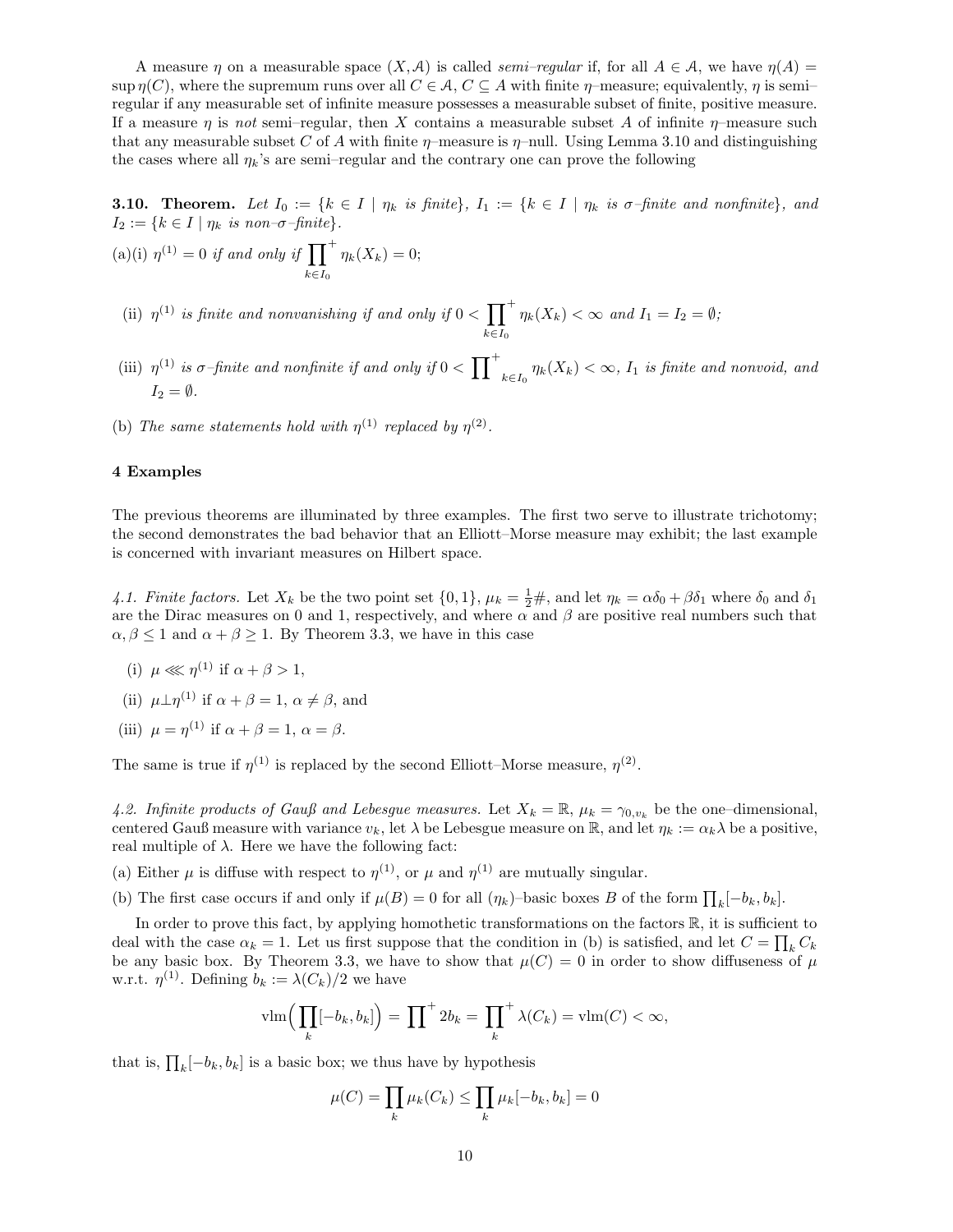and  $\mu$  is diffuse w.r.t.  $\eta^{(1)}$ . We suppose now that there exists a basic box  $B = \prod_k [-b_k, b_k]$  such that  $\mu(B) > 0$ . If

$$
\text{vlm}(B) = \prod^{+} 2b_k
$$

vanishes, then we have singularity by Remark  $3.4(a)(v')$ . On the other hand, if (1) is positive, we use 3.4(v") to prove that  $\mu \perp \eta^{(1)}$ . In order to apply 3.4(v"), it remains to show that the infinite product  $3.3(1)$  vanishes. Since  $(1)$  is finite and positive, we have

$$
\lim_{k} b_k = \frac{1}{2}
$$

and therefore, by  $\mu(B) > 0$ ,

$$
\lim_{k} v_k = 0.
$$

Writing for abbreviation  $I_k(a, b) := \int_a^b \sqrt{f_k(x)} dx$ , where

$$
f_k(x) = \frac{1}{\sqrt{2\pi v_k}} e^{-x^2/2v_k}
$$

is the density function of  $\gamma_{0,v_k}$  with respect to  $\lambda$ , we show that

(4) 
$$
\rho_k := \frac{I_k(-b_k, b_k)}{I_k(-b_k/2, b_k/2)} = \frac{I_k(0, b_k)}{I_k(0, b_k/2)}
$$

tends to 1 as  $k \to \infty$ . This is most easily done by proving that

(5) 
$$
\frac{1}{\rho_k - 1} = \frac{I_k(0, b_k/2)}{I_k(b_k/2, b_k)} \ge \frac{I_k(0, \infty) - I_k(b_k/2, \infty)}{I_k(b_k/2, \infty)} = \frac{I_k(0, \infty)}{I_k(b_k/2, \infty)} - 1
$$

tends to  $\infty$ . But  $I_k(0,\infty) = \sqrt[4]{\pi v_k/2}$  and  $I_k(a,\infty) \le \frac{2v_k}{\sqrt[4]{2\pi v_k a}} e^{-a^2/4v_k}$ ; hence (5) exceeds the number  $\frac{\sqrt{\pi}b_k}{\sqrt[4]{v_k}}e^{b_k^2/16v_k}-1$  and (2), (3) show that (5) converges to  $\infty$  and thus (4) converges to 1. Therefore, to finish the proof, we may choose a subsequence  $(k_n) \subseteq \mathbb{N}$  such that

$$
(6) \qquad \prod_{n} \rho_{k_n} < \infty
$$

and estimate the infinite product 3.3(1) using 1.3, (4), and the Cauchy–Schwarz inequality.

$$
\prod_{k}^{+} \int_{-b_{k}}^{b_{k}} \sqrt{f_{k}(x)} dx = \prod_{n}^{+} I_{k_{n}}(-b_{k_{n}}, b_{k_{n}}) \prod_{k \notin \{k_{n}\}}^{+} I_{k}(-b_{k}, b_{k})
$$
\n
$$
= \prod_{n}^{+} \left( \rho_{k_{n}} I_{k_{n}} \left( -\frac{b_{k_{n}}}{2}, \frac{b_{k_{n}}}{2} \right) \right) \prod_{k \notin \{k_{n}\}}^{+} I_{k}(-b_{k}, b_{k})
$$
\n
$$
= \prod_{n} \rho_{k_{n}} \prod_{n}^{+} I_{k_{n}} \left( -\frac{b_{k_{n}}}{2}, \frac{b_{k_{n}}}{2} \right) \prod_{k \notin \{k_{n}\}}^{+} I_{k}(-b_{k}, b_{k})
$$
\n
$$
\leq \prod_{n} \rho_{k_{n}} \prod_{n}^{+} \sqrt{b_{k_{n}}} \prod_{k \notin \{k_{n}\}}^{+} \sqrt{2b_{k_{n}}}
$$
\n
$$
= \prod_{n} \rho_{k_{n}} \sqrt{\prod_{n}^{+} b_{k_{n}}} \sqrt{\prod_{k \notin \{k_{n}\}}^{+} 2b_{k_{n}}}.
$$

But the middle factor in the last line, and therefore also the infinite product 3.3(1), vanishes by (2).

4.3. Translation invariant measures on Hilbert space. The infinite product of Lebesgue measures already used in Part 4.2 may be employed to construct translation invariant Borel measures on Hilbert space.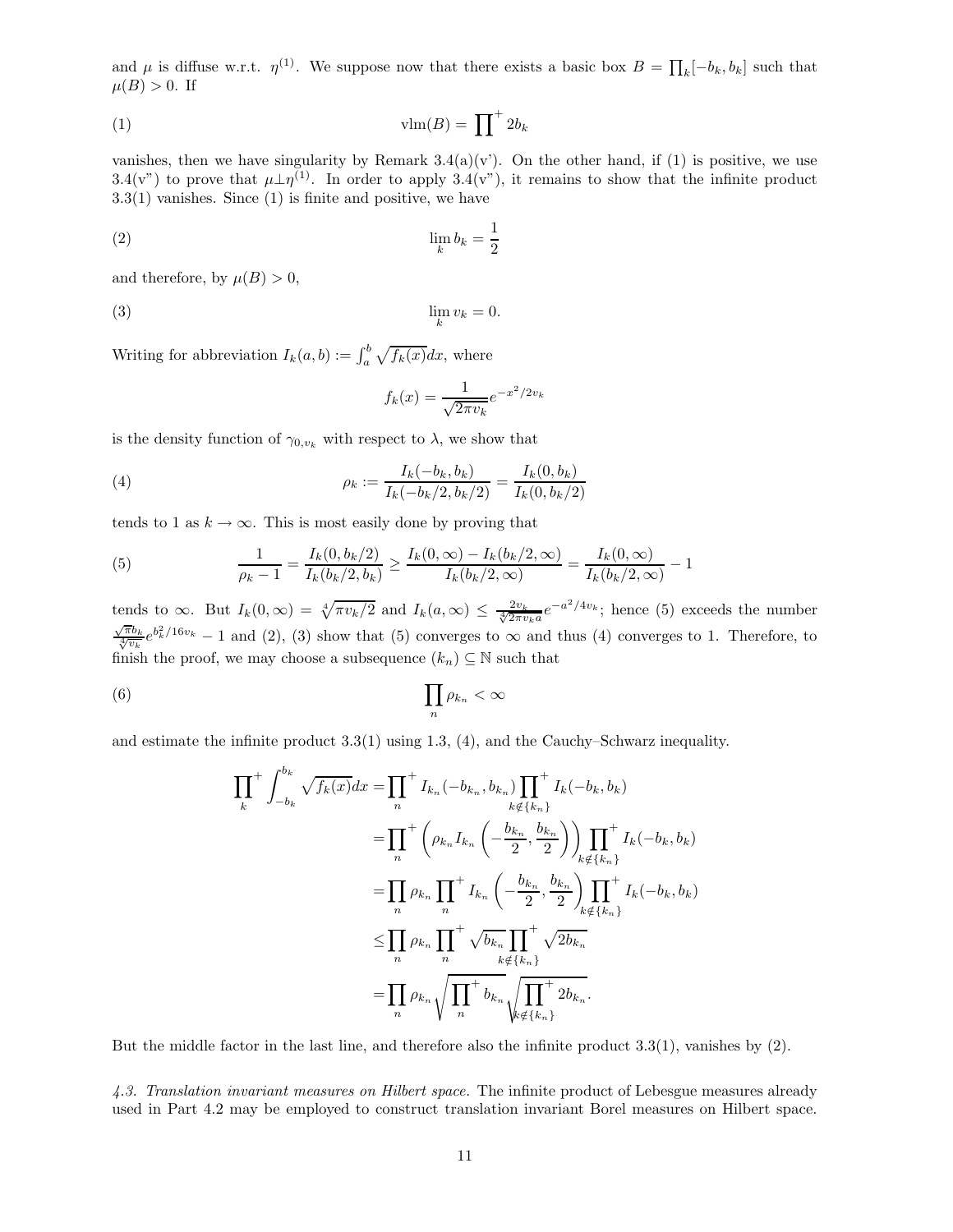Before giving details, we will interrupt the study of Elliott–Morse measures to include some known facts about translation invariant Borel measures on Polish groups. We thank S. Graf for a discussion of this subsection.

4.3.1. Translation invariant Borel measures on Polish groups. To our knowledge, Oxtoby [12] was the first author to study Borel measures invariant under all translations on a Polish group G with its Borel  $\sigma$ –algebra  $\mathfrak{B}$ . (A topological group is called *Polish*, if it is separable and if there is a complete metric that generates its topology.) His results, inter alia, are as follows.

4.3.2. Theorem. [12], p. 220, Theorem 3. In any nondiscrete Polish group  $G$ , there exists a left– invariant Borel measure  $\nu \neq 0$  such that  $\nu({x}) = 0$  for all  $x \in G$ .

**4.3.3. Theorem.** [12], p. 217, Theorem 2. If G is not locally compact and  $\nu \neq 0$  is a left-invariant Borel measure in  $G$ , then any nonempty open set contains a compact set which is the union of uncountably many disjoint mutually congruent compact sets of (equal) finite positive  $\nu$ -measure.

In the light of Theorem 4.3.3, it is clear that if G is not locally compact and  $\nu$  is a left–invariant Borel measure in G, then no nonempty open set can be  $\sigma$ -finite; moreover there can be no left-invarinat Radon measure on  $\mathfrak B$  different from the measure 0. (A measure  $\nu$  on  $\mathfrak B$  is called a Radon measure, if

- (i)  $\nu(K) < \infty$  for all compact subsets  $K \subseteq G$ ,
- (ii)  $\nu(D) = \sup \{ \nu(K) \mid K \text{ compact } \subseteq D \}$  for all  $D \in \mathfrak{B}$ .)

If the Polish group G is the Hilbert space  $\ell^2$ , invariant measures on the Borel  $\sigma$ -algebra may be constructed by using Elliott–Morse measures: Let  $(\alpha_k)_{\alpha \in \mathbb{N}}$  be any sequence of positive numbers and let  $\eta_k$ be the multiple  $\eta_k(dx) := \alpha_k dx$  of Lebesgue measure in the real line. Denote by  $\nu$  the restriction of the first Elliott–Morse measure  $\eta^{(1)}$  to the subspace  $\ell^2 \subseteq \mathbb{R}^{\mathbb{N}}$ . Since the restriction of the product  $\sigma$ –algebra on  $\mathbb{R}^{\mathbb{N}}$  (where each factor is endowed with its Borel  $\sigma$ -algebra) to  $\ell^2$  is the Borel  $\sigma$ -algebra on  $\ell^2$ ,  $\nu$  is a Borel measure on  $\ell^2$ . Since  $\eta^{(1)}$  is plainly translation invariant, so is  $\nu$ . In the following proposition, we will call two Borel measures in  $\ell^2$  equivalent if one is a positive, real multiple of the other.

**4.3.4. Proposition.** (a) If the sequence  $(\alpha_n^{-1})_n$  is square summable, then  $\nu$  does not vanish.

(b) Two measures,  $\nu$  and  $\bar{\nu}$ , generated by two such sequences  $(\alpha_n)$  and  $(\bar{\alpha}_n)$  in the way described above are equivalent if and only if

(1) 
$$
\prod^{+} (\alpha_n/\bar{\alpha}_n) \in ]0,\infty[.
$$

*Proof.* (a) If  $\sum_n \frac{1}{\alpha_n^2} < \infty$  then the  $(\eta_k)$ -basic box  $B := \prod_n [0, \frac{1}{\alpha_n}]$  is contained in  $\ell^2$ . Since  $\eta^{(1)}(B) =$  $v \text{Im}(B) = 1$ , we have  $\nu \neq 0$ . This proves Part (a).

To prove Part (b), let us suppose first that (1) is satisfied and hence the plus–product in (1) is classical. If  $\bar{\nu}$  is generated by the sequence  $(\bar{\eta}_k)$  and if  $B = \prod_k B_k$  is an  $(\eta_k)$ -basic box, we may compute, using 1.3(vi),

$$
\eta^{(1)}(B) = \prod_{k}^{+} \eta_{k}(B_{k}) = \prod_{k}^{+} \alpha_{k}\lambda(B_{k}) = \prod_{k} (\alpha_{k}/\bar{\alpha}_{k}) \prod_{k}^{+} \bar{\alpha}k\lambda(B_{k})
$$

$$
= \prod_{k} (\alpha_{k}/\bar{\alpha}_{k}) \bar{\eta}^{(1)}(B).
$$

Since this equality is true for all  $(\eta_k)$ –basic boxes, we see that the system of  $(\eta_k)$ –basic boxes coincides with the system of  $(\bar{\eta}_k)$ –basic boxes. As both measures  $\nu$  and  $\bar{\nu}$  are restrictions of first Eliott–Morse measures, we have in addition  $\nu = \prod_{k}^{+} (\alpha_k / \bar{\alpha}_k) \bar{\nu}$ .

Suppose now that  $\nu = \alpha \bar{\nu}$  for some  $\alpha, 0 < \alpha < \infty$ . Then for the  $(\eta_k)$ -basic box  $B = \prod_k [0, \alpha_k^{-1}]$  we obtain

$$
1 = \nu(B) = \alpha \bar{\nu}(B) = \alpha \prod_{k}^{+} (\bar{\alpha}_{k}/\alpha_{k}).
$$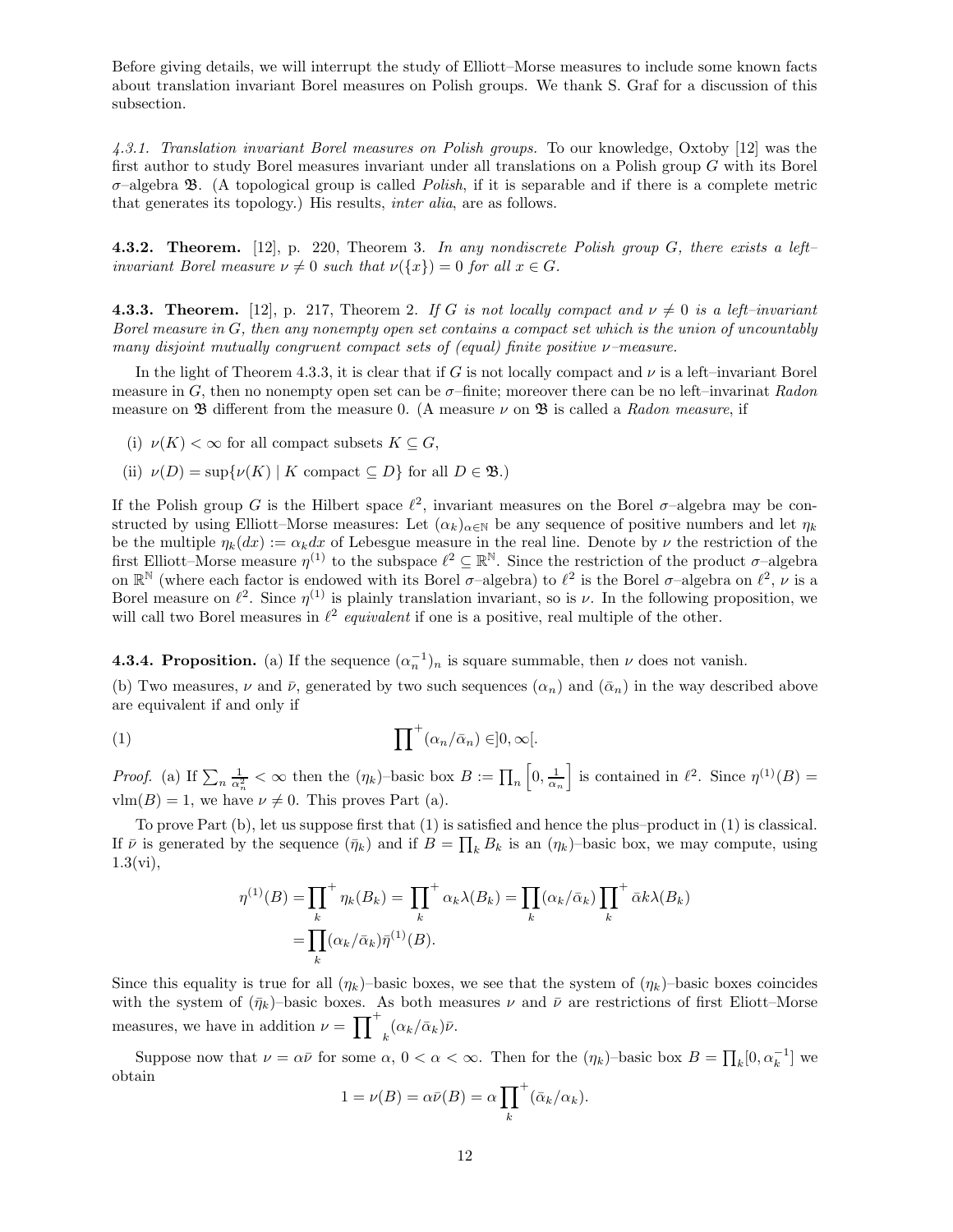Therefore  $\prod^+(\alpha_k/\bar{\alpha}_k)$  is the classical product  $\prod(\alpha_k/\bar{\alpha}_k)$  and equals  $\alpha$ ; the proof of Part (b) is finished.

4.3.5. Remarks. (a) Since the first and second Elliott–Morse measures coincide on basic boxes, Proposition 4.3.4 remains true if  $\nu$  and  $\bar{\nu}$  are interpreted as the restrictions of second Elliott–Morse measures to  $\ell^2.$ 

(b) It is interesting to note that non– $\sigma$ –finiteness of any nonempty ball with respect to  $\nu$  (which follows from Oxtoby's Theorem 4.3.3) can be derived from trichotomy. Indeed, let  $\mu_k = \gamma_{0,v_k}$  be the one– dimensional Gaussian distribution with mean 0 and variance  $v_k = \alpha_k^{-2}$ , where  $\alpha_k^{-1}$  is square summable and let  $\eta_k(dx) = \alpha_k dx$ . Then we have  $(v_k) \in \ell^1$ , and it is well known that  $\mu$  is concentrated on  $\ell^2$  (cf. Skorohod [17], Chap.1, §5). It is therefore sufficient to show that  $\mu$  is diffuse with respect to  $\eta^{(1)}$ . Let B be any  $(\eta_k)$ -basic box of the form  $\prod_k [-b_k, b_k]$ . In view of 4.2(b), we show that  $\mu(B) = 0$ . If  $b_k = 0$  for one k, then plainly  $\mu(B) = 0$ . In the opposite case, we have  $\alpha_k b_k \leq 1$  for infinitely many indices k since  $v \text{Im}(B) < \infty$ . Denoting by J the subset of these indices k, we therefore have

$$
\sum_{k \in J} \mu_k(|b_k, \infty|) = \sum_{k \in J} \frac{1}{\sqrt{2\pi v_k}} \int_{b_k}^{\infty} e^{-t^2/2v_k} dt = \sum_{k \in J} \frac{1}{\sqrt{2\pi}} \int_{a_k b_k}^{\infty} e^{-s^2/2} ds = \infty.
$$

Hence  $\mu(B) \le \prod_{k \in J} \mu_k([-b_k, b_k]) = 0$ , i.e., we have verified the criterion for diffuseness given in 4.2(b).

Acknowledgements. The second–named author of this paper worked for a long time on this problem with G.R. both in Seattle and also in Passau. Unfortunately, he suffered a stroke in January 1989 and was unable to participate in writing the manuscript. G.R. finished up the last details of the problem and wrote this paper. E.H. is deeply grateful to him for carrying this project through to completion and for generously insisting that his name should be included on the paper as joint author. The first–named author gratefully acknowledges partial finanical support from the National Science Foundation (USA) Grant no. MCS–8002329. The second–named author gratefully acknowledges financial support from the Alexander–von–Humboldt–Stiftung.

# References

- [1] Heinz Bauer. Wahrscheinlichkeitstheorie und Grundzüge der Maßtheorie. de Gruyter, Berlin–New York, 1974.
- [2] W.W. Bledsoe and A.P. Morse. Product measures. Trans. Am. Math. Soc., 79:173–215, 1955.
- [3] Donald Bures. An extension of Kakutani's theorem on infinite product measures to the tensor product of semifinite w\*-algebras. Trans. Am. Math. Soc., 135:199–212, 1969.
- [4] E.O. Elliott and A.P. Morse. General product measures. Trans. Am. Math. Soc., 110:245–283, 1963.
- [5] J. Feldman. Equivalence and perpendicularity of Gaussian processes. Pac. J. Math., 8:699–708, 1958.
- [6] U. Grenander. Stochastic processes and statistical inference. Ark. Mat., 1:195–277, 1950.
- [7] Jaroslav Hajek. On a property of normal distributions of any stochastic process. Czech. Math. J., 83:610–517, 1958.
- [8] Edwin Hewitt and Karl Stromberg. Real and Abstract Analysis. Springer, Berlin–Heidelberg–New York, 1969.
- [9] D.G.B. Hill. σ–Finite invariant measures on infinite product spaces. Trans. Am. Math. Soc., 153:347– 370, 1971.
- [10] A. Hora. Quasi–invariant measures on commutative Lie groups of infinite product type. Manuscript, 1989.
- [11] S. Kakutani. On equivalence of infinite product measures. Ann. of Math., 49:214–224, 1948.